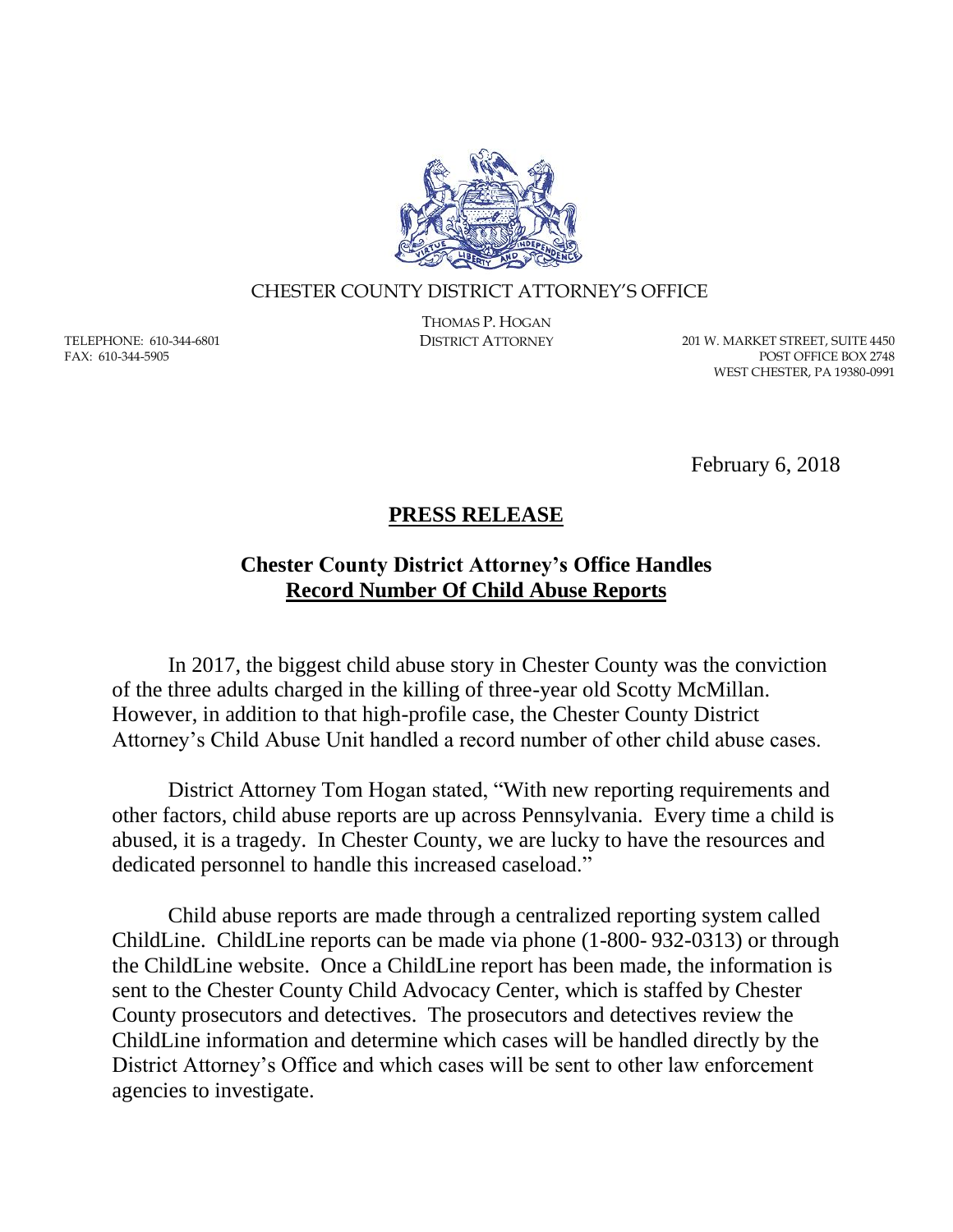The number of child abuse reports has increased dramatically over the past few years. The yearly number of child abuse reports in Chester County are as follows:

| Year | <b>Number of Reports</b> |
|------|--------------------------|
| 2014 |                          |
| 2015 | 1,306                    |
| 2016 | 1,681                    |
| 2017 |                          |

These increases generally can be attributed to three factors. First, the conviction of Jerry Sandusky for abusing multiple children triggered a heightened awareness about child abuse. Second, the Sandusky scandal also resulted in a new Pennsylvania law vastly expanding the number of people who must report suspected child abuse and the types of incidents that must be reported. Third, Chester County has taken an aggressive role in child abuse education and prosecutions, leading to a greater sensitivity to child abuse issues in the community. In fact, the Crime Victims Center of Chester County and the District Attorney's Office are creating a program with the Chester County school districts to help educate children in every grade school in the County.

How is Chester County dealing with the increase in child abuse reports? The Chester County District Attorney's Office anticipated the increasing needs for child abuse prosecutions. With the approval of the Chester County Commissioners, the District Attorney's Office doubled the number of prosecutors and detectives working on child abuse cases and added staff members to address the incoming reports.

Michelle Kichline, Chair of the Chester County Commissioners, stated, "A key priority of the Board of Commissioners is the safety of our citizens, especially the safety of our children. Our discussions with the District Attorney noted the expected increase in child abuse reports which is distressing and heart rendering, but unfortunately a reality. We did not hesitate to provide the resources needed by the District Attorney and his staff and appreciate everything that they are doing to protect the children during the emotional process of investigation and prosecution."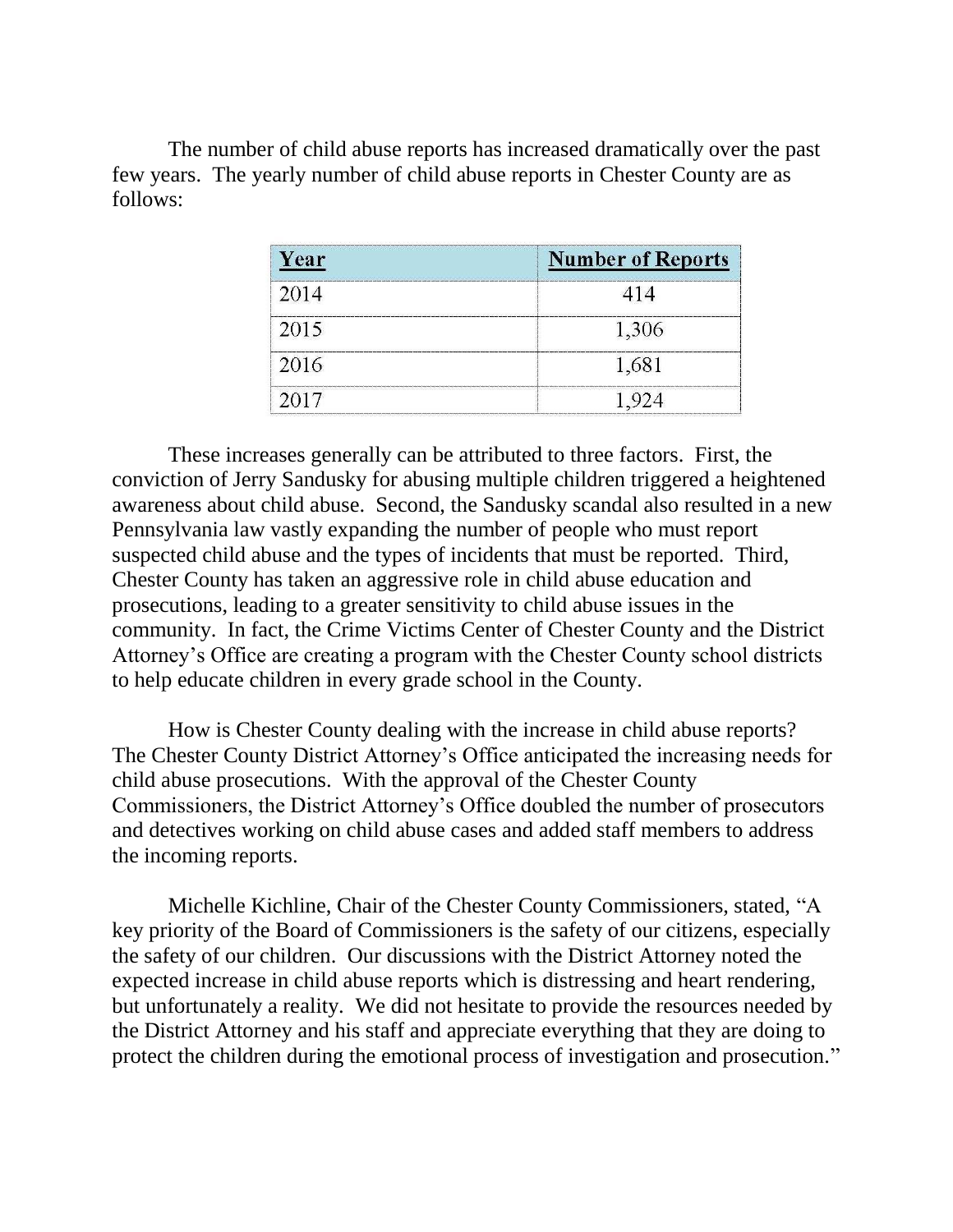Once a child abuse report has been received, the cases must be handled very carefully, both to preserve evidence and protect traumatized children. Children are brought to the Chester County Child Advocacy Center (the "CAC"), located inside the District Attorney's Office, to be interviewed. The CAC is designed to be a "kid-friendly zone," where the children can feel secure and comfortable. The CAC has toys for the kids, an area for family members, and access to a comfort dog for children who are calmed by pets.

All interviews are conducted by detectives who are specially trained "forensic interviewers." Forensic interviewers have received intensive training on how to interview abused children, making sure to elicit facts without retraumatizing the child. Virtually every Chester County Detective has been to a nationally-accredited forensic interviewing school. The District Attorney's Office also has a Spanish-speaking detective, a vital tool when speaking with children for whom English is a second language.

The forensic interviews of abused children are often the key to a child abuse case. The number of forensic interviews conducted in Chester County also has been rising steadily, reflecting the increased number of reports and the increased resources used on these cases.

| Year | Number of<br><b>Forensic Interviews</b> |
|------|-----------------------------------------|
| 2014 | 233                                     |
| 2015 | 251                                     |
| 2016 | 358                                     |
| 2017 |                                         |

Erin O'Brien is a Chester County child abuse prosecutor who previously served as an Assistant Chief in the Philadelphia District Attorney's Office handling child abuse and sexual assault cases. Ms. O'Brien was lured to join the Chester County District Attorney's Office both by the chance to raise her family in Chester County and the resources available in Chester County to fight child abuse. Ms. O'Brien stated, "As a prosecutor, I am overwhelmed by the resources and dedication of Chester County to fight child abuse. Our detectives, police, and prosecutors are given every tool available to protect children and prosecute predators. This is the way all counties should fight child abuse."